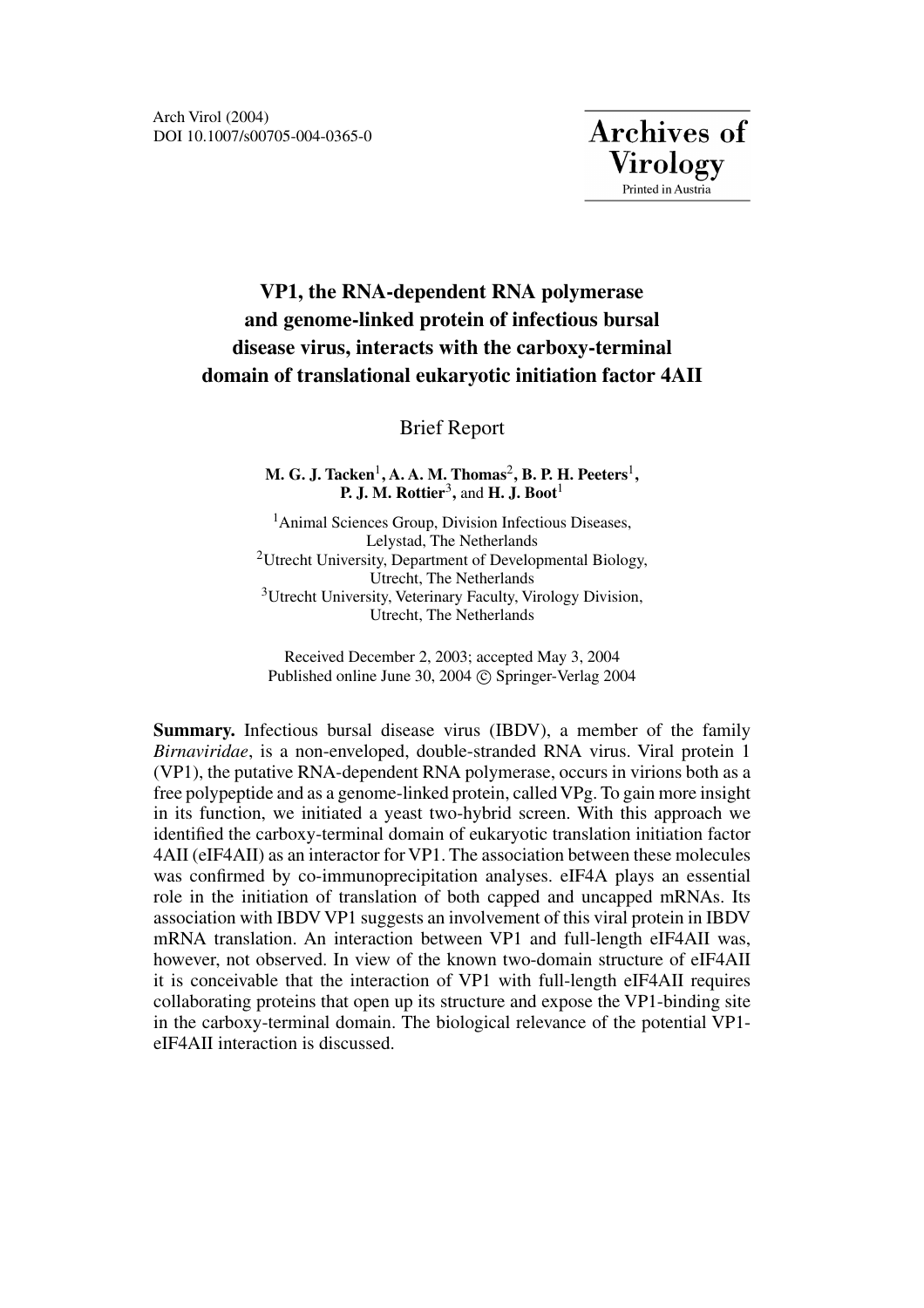Infectious bursal disease virus (IBDV) is the causative agent of a highly contagious disease of young chickens that causes significant losses to the poultry industry. In the infected animal, IBDV targets the developing B lymphocytes in the bursa of Fabricius, in which it multiplies rapidly, leading to immune suppression. This condition increases the animal's susceptibility to opportunistic infections with other pathogens and reduces the growth rate of surviving animals [22].

IBDV belongs to the genus *Avibirnavirus* of the family *Birnaviridae* [16]. The virus consists of a non-enveloped capsid, 60 nm in diameter, that contains two segments of double-stranded RNA (dsRNA) of 3.3 kb (segment A) and 2.9 kb (segment B). Segment A contains two partially overlapping open reading frames (ORFs). The smaller ORF, located at the  $5'$  end, encodes VP5. This 17 kDa nonstructural protein is not required for virus replication but plays a role in viral pathogenesis [40, 41]. The large ORF encodes a 110 kDa polyprotein precursor that is autocatalytically cleaved to produce  $pVP2$  (48 kDa), VP3 (32 kDa), and VP4 (28 kDa). VP4 is the protease responsible for the processing of the polyprotein. During virion maturation pVP2 is further processed into VP2 (40 kDa) [13]. VP2 and VP3 are the structural proteins that constitute the viral capsid.

Segment B contains one ORF which encodes VP1. This 90 kDa protein shares a number of primary sequence features with RNA polymerases from diverse origins [7]. Based on its size, low copy number in virions, and the presence of several conserved domains associated with RNA-dependent RNA polymerases (RdRp) of other RNA viruses, VP1 is believed to be the virion-associated RdRp [16, 17, 20, 34]. Direct evidence demonstrating its RNA polymerase activity is, however, as yet lacking. VP1 interacts with VP3, an association likely to be essential for IBDV particle morphogenesis [10, 31, 36, 49, 50]. VP1 is present within virions both as a free polypeptide and as a genome-linked protein, called VPg, attached to the  $5'$  end of the positive strands of both genomic segments by a serine-5 GMP phosphodiester bond [27, 39]. This bond can be formed *in vitro* during self-guanylylation of VP1, yielding VP1pG [14]. The VP1pG complex acts as a primer during RNA synthesis/transcription both *in vitro* [15] and *in vivo* [35], and the VP1 polypeptide remains covalently linked to the 5'-end of the RNA and thus becomes the genome-linked protein VPg. This suggests that the VP1-primed transcription reaction proceeds via an asymmetric, semiconservative, strand-displacement mechanism [15, 48]. Compared to other VPg's (e.g. adenoand picornavirus) the IBDV VP1 protein is unusually large and its function as primer as well as polymerase is without precedent. RNA polymerase activity can be demonstrated in purified IBDV virions without any pretreatment [48] indicating that, like with reovirus [47], transcription can be initiated without the need for uncoating. Also similar to reovirus is that the newly synthesized viral mRNAs lack a poly $(A)$  tail at their 3' end.

Identification of cellular interaction partners of viral proteins is likely to provide a better understanding of the dynamics of RNA replication, virus-mediated cellular modulation and host-range restriction. Recently, we analysed the intermolecular interactions between the IBDV proteins using the yeast two-hybrid

∗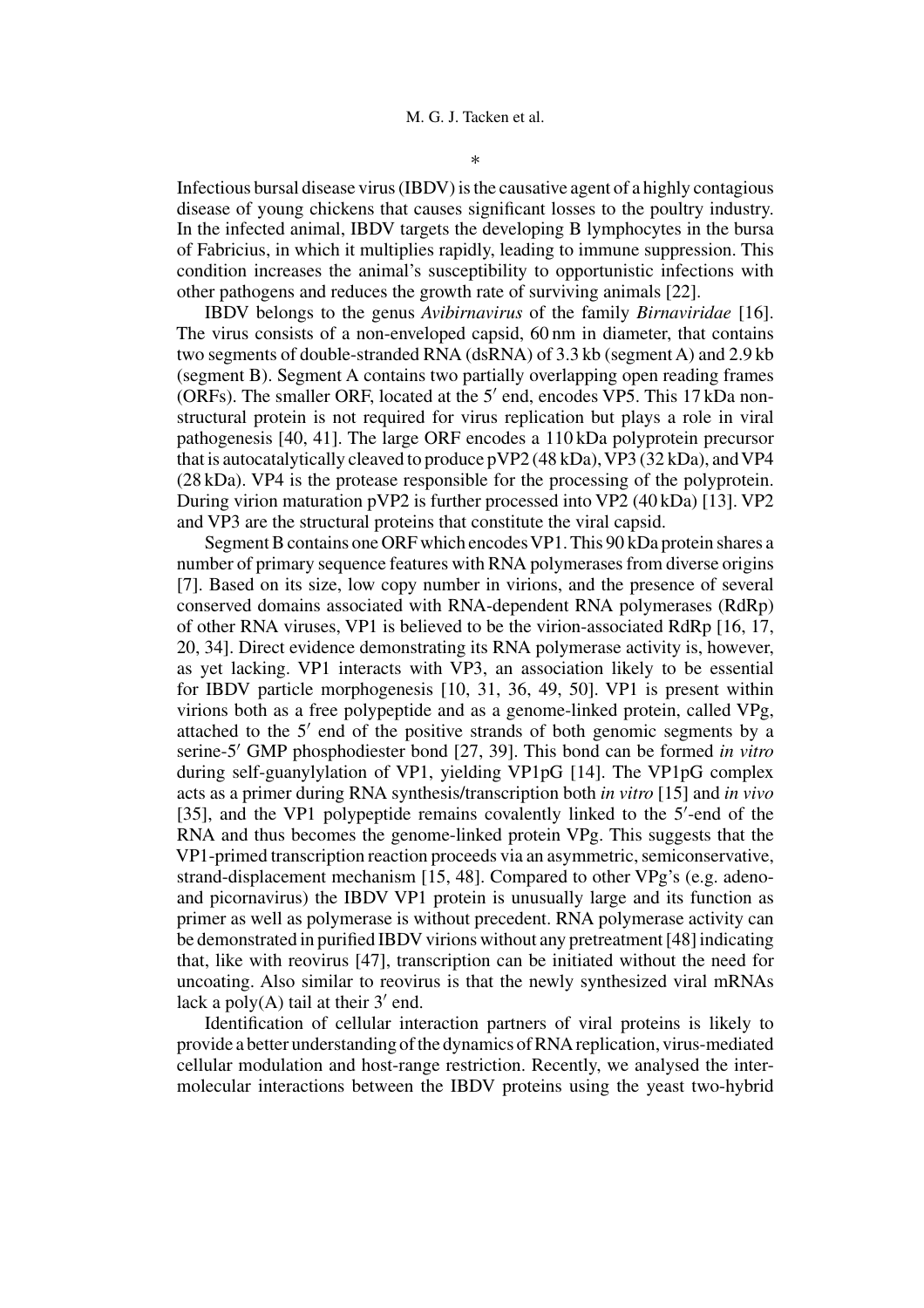system [49, 51]. In the present study, we aimed at identifying potential cellular partners for the putative viral RdRp and genome-linked protein, VP1. To this end we applied the inducible LexA-dependent yeast two-hybrid system (Clontech) to screen a cDNA library from bursae of 3-weeks-old chickens using VP1 as a bait. For this, the VP1 gene was subcloned into the yeast expression vector  $pLexA_{BD}$ as described previously [49]. The generated  $pLexA_{BD}-VP1$  fusion plasmid was introduced into EGY48 yeast cells (Clontech) carrying two reporter genes, i.e. *LEU2* integrated in the genome, and *LacZ* located on the p8op-LacZ reporter plasmid (Clontech). Expression of the VP1-fusion protein was verified byWestern blot analysis (data not shown). Activation and repression assays [19] confirmed that the fusion protein by itself did not activate the reporter genes and that it was localized to the nucleus (data not shown).

A yeast two-hybrid cDNA library in  $pB42_{AD}$ , constructed from  $poly(A)$ + RNA from bursae of 3-weeks-old chickens [5], was screened with  $pLexA_{BD}-VP1$ used as a bait.All yeast two-hybrid media, buffers, and protocols were as described in the Clontech Manual for the Matchmaker LexA two-hybrid system and in the Clontech Yeast Protocols Handbook. Plasmids from positive clones were isolated and the inserts were sequenced in both directions. The identity of the respective genes was determined by BLAST analysis. Of the eleven putative VP1 binding proteins that were found more than twice, three were listed by the "Interaction Trap Table of False Positives" (http://www.fccc.edu/research/labs/golemis/main−false. html) as notoriously non-specific interactors, and five were classified as proteins of unknown function, i.e. having no known functional or structural homologues. Other interacting proteins were RAN binding protein 1 (RanBP1) and the putative cyclin G1 interacting protein [accession no: NP−006340]. However, the clone that was frequently recovered (eight isolates) and, in addition, exhibited a more robust β-galactosidase activity, corresponded to part of the translational eukaryotic initiation factor 4AII (eIF4AII) and would thus be the chicken representative of this initiation factor. For this reason we focused our attention on the study of the interaction between VP1 and eIF4AII. An additional consideration was the recent demonstration of another interaction of a viral RdRp, the NS5B protein of hepatitis C virus, with (human) eIF4AII [24].

The eight recovered eIF4AII-homologous cDNAs ranged in size from 983 to 1028 nt. They all mapped to the  $3'$  end of the eIF4AII gene sequence, five clones encoding 107 aa, one clone encoding 109 aa and two clones encoding 122 aa of the eIF4AII carboxy-terminus (Fig. 1; indicated by asterisks). All cDNAs had the same 662 nt-3' UTR in which two potential polyadenylation signals occur. The eight cDNAs were derived from at least two different mRNA populations since a comparison of their sequences showed the occurrence of two nucleotide differences in the coding region neither of which, however, affected the predicted amino acid sequence of eIF4AII. As the actual N-terminus of the chicken eIF4AII was unknown we isolated and sequenced the full-length cDNA clone of this protein from our bursae library. A 1845 nt cDNA sequence was obtained for the chicken eIF4AII gene (c-eIF4AII; Gen-Bank accession number AF515726). Its coding sequence of 1221 nt predicts a 407 aa protein. The  $3'$  terminal part of the gene corresponding to the aa sequence that was common to all eight VP1-interacting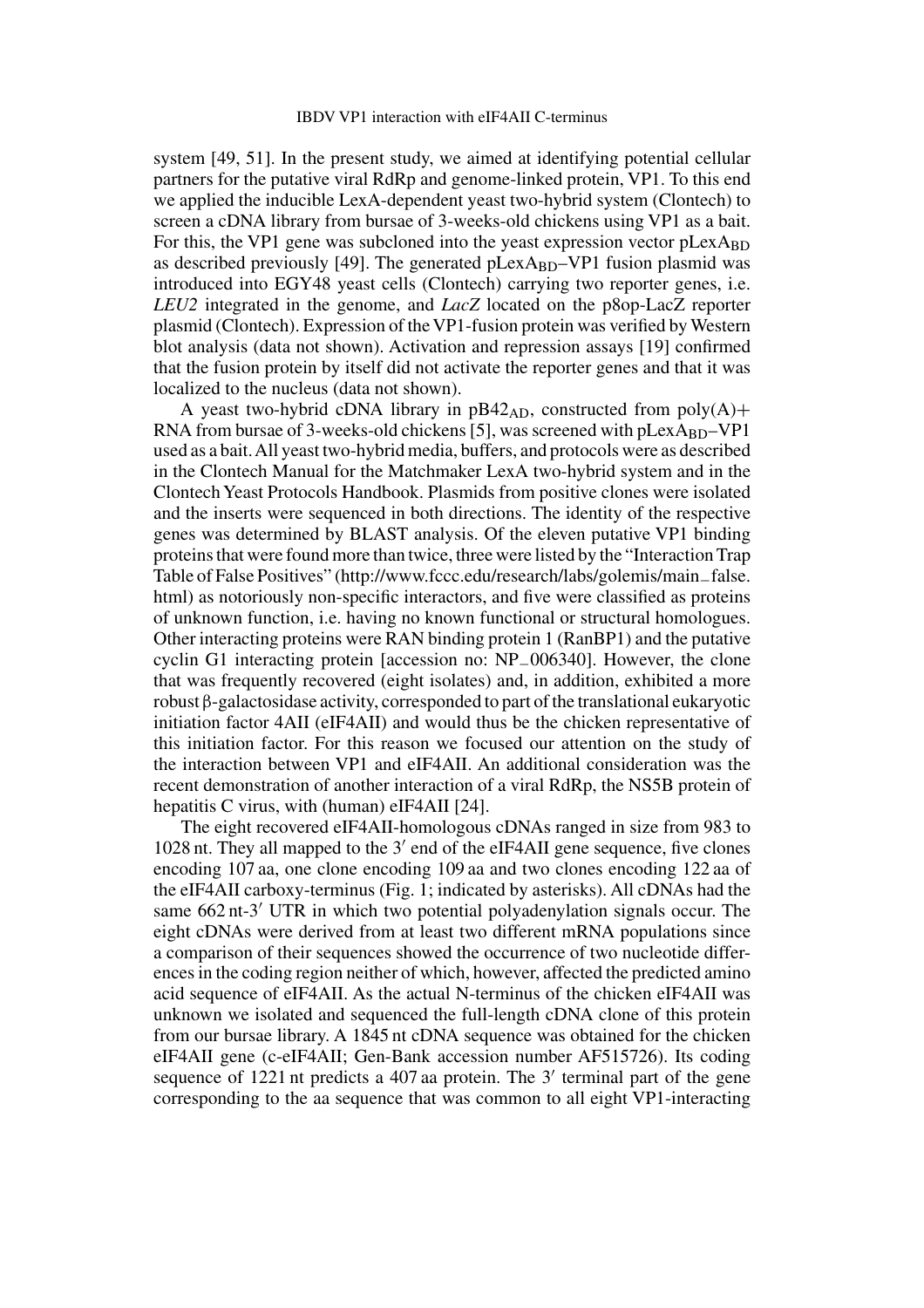## M. G. J. Tacken et al.

| MSGGSADYSRDHGGPEGMEPDGVIESNWNEIVDNFDDMNLKESLLRGIYA<br>1   | c-eIF4AII        |
|-----------------------------------------------------------|------------------|
| $\mathbf 1$                                               | m-eIF4AII        |
| --ASQDSR---N.--D----E------------S------S--------<br>1    | $m-eIF4AI$       |
| YGFEKPSAIQQRAIIPCIKGYDVIAQAQSGTGKTATFAISILQQLEIDLK<br>51  | c-eIF4AII        |
| 51<br>------------RF-                                     | m-eIF4AII        |
| 50                                                        | $m-eIF4AI$       |
| ETQALVLAPTRELAQQIQKVILALGDYMGATCHACIGGTNVRNEMQKLQA<br>101 | c-eIF4AII        |
| 101                                                       | $m$ -eIF4AII     |
| $--VM------S---$<br>100<br>$---A-V---M$<br>$A$ - - - -    | $m$ -eIF4AI      |
| EAPHIVVGTPGRVFDMLNRRYLSPKWIKMFVLDEADEMLSRGFKDQIYEI<br>151 | c-eIF4AII        |
| 151                                                       | $m-eIFAAII$      |
| 150                                                       | $m-eIF4AI$       |
| FQKLSTNIQVVLLSATMPMDVLEVTKKFMREPIRILVKKEELTLEGIKQF<br>201 | c-eIF4AII        |
| 201                                                       | m-eIF4AII        |
| 200<br>122<br>109                                         | $m-eIF4AI$       |
| YINVEREEWKLDTLCDLYETLTITQAVIFLNTRRKVDWLTEKMHARDFTV<br>251 | c-eIF4AII        |
| 251                                                       | m-eIF4AII        |
| 250                                                       | $m-eIF4AI$       |
| 107<br>$\star$                                            |                  |
| SALHGDMDQKERDVIMREFRSGSSRVLITTDLLARGIDVQQVSLVINYDL<br>301 | c-eIF4AII        |
| 301                                                       | m-eIF4AII        |
| ______________________________<br>300<br>––M–––––         | $m-eIF4AI$       |
| PTNRENYIHRIGRGGRFGRKGVAINFVTEEDKRILRDIETFYNTTVEEMP<br>351 | c-eIF4AII        |
| 351                                                       | m-eIF4AII        |
| 350                                                       | $m-eIF4AI$       |
| 401<br><b>MNVALDI</b>                                     | $c$ -eIF $4$ AII |
| 401<br>------                                             | m-eIF4AII        |
| 400<br>L------                                            | $m-eIF4AI$       |

**Fig. 1.** Comparison of the amino acid sequence for chicken eIF4AII (c-eIF4AII) predicted from full-length cDNA, mouse eIF4AII (m-eIF4AII) and mouse eIF4AI (m-eIF4AI). Amino acid sequences were aligned using MSA Version 2.1 provided on the World Wide Web server. Dashes indicate amino acids identical to that of the chicken eIF4AII. The dot indicates a gap inserted by the alignment program. The asterisks mark the start of the the amino acid sequences of the VP1-interacting bursae library clones pB42AD-eIF4AII(C-122 aa), pB42AD-eIF4AII  $(C-109$  aa) and  $pB42<sub>AD</sub>$ -eIF4AII(C-107 aa). Bold letters indicate the start of the carboxyterminal domain of the "dumbbell" structure of eIF4A according to the published crystal structure of yeast eIF4A [8]. Conserved motifs of eIF4A are boxed. The accession numbers are as follows: c-eIF4AII (AF515726), m-eIF4AII (S00985) and m-eIF4AI (S00986)

eIF4AII-cDNAs showed complete sequence identity. Some differences were, however, observed in its 612 nt-3' UTR, which lacked a stretch of 53 nucleotides, showed one transition (T to C), and contained an additional three nucleotides (CTT) at the extreme  $3'$  end (Fig. 2). The deduced amino acid sequence of chicken eIF4AII was compared to that of eIF4AII and eIF4AI from mouse (Fig. 1). The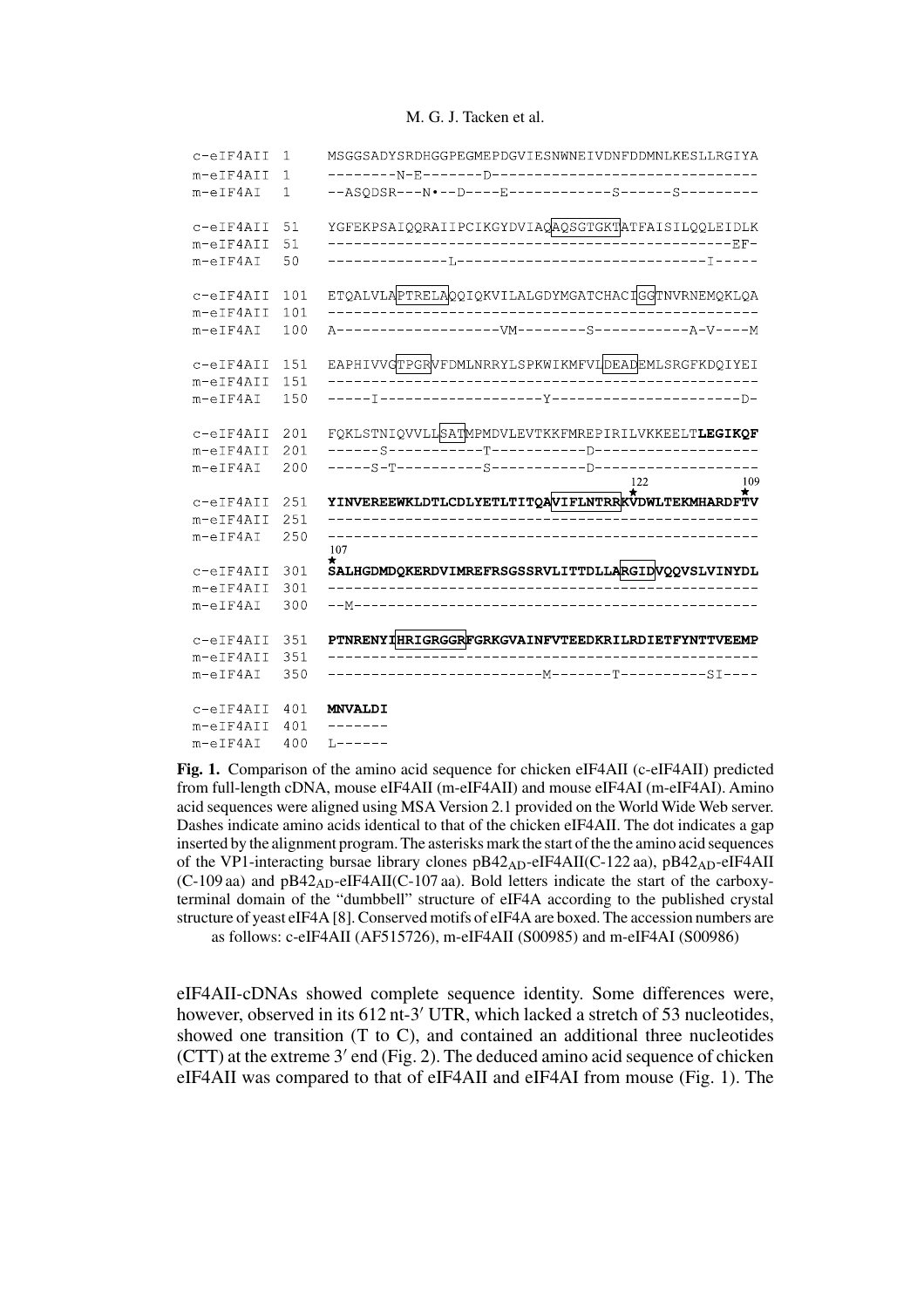# IBDV VP1 interaction with eIF4AII C-terminus

#### $3'$  -UTR

| eIF4AII(full-length)                     | $\mathbf{1}$ | <b>TAA</b> TCCCTGGAGAGGAGATGGTTTGAATGCAGTGCTCGCTGTTGCTGAATAGGCGATTCA |
|------------------------------------------|--------------|----------------------------------------------------------------------|
| eIF4AII(C-122aa)                         | $\mathbf{1}$ |                                                                      |
| eIF4AII(full-length)<br>eIF4AII(C-122aa) | 61<br>61     | CTTGCATTGTGCTTCTTTCTTTGGGGATATATTGAATCTTGTCTCAATGCTCATAACGGA         |
| eIF4AII(full-length)<br>eIF4AII(C-122aa) | 121<br>121   | TCAGAAATACAGATTTTTGATAAGCGAAGCGACTTTTTGTCGTGAGCTCTTGTGGGGAAA         |
| eIF4AII(full-length)                     | 181          |                                                                      |
| eIF4AII(C-122aa)                         | 181          | -----------------------------CTGTTGGGGTTGGGTGGAAAGTCATGGGGT          |
| eIF4AII(full-length)                     | 211          | **********************AATTTATTTCCTAGTTCCATAGAAGTGGTTGTATTAG          |
| eIF4AII(C-122aa)                         | 241          |                                                                      |
| eIF4AII(full-length)                     | 248          | ATGTTCTTTATCATTTAATAATTTACTTATGGACTAAAAGATATAAGTGCTGTATAAAAT         |
| eIF4AII(C-122aa)                         | 301          |                                                                      |
| eIF4AII(full-length)<br>eIF4AII(C-122aa) | 308<br>361   |                                                                      |
| eIF4AII(full-length)                     | 368          | AATTGGAAAGGCCTTTCAAAATCTCAAAACTTTTATAAGAGCATTAAAATGCATTTTCGT         |
| eIF4AII(C-122aa)                         | 421          |                                                                      |
| eIF4AII(full-length)                     | 428          | TTGATATGTATTTATTCAATAAAGTATTTAATTAGTGGTAAGTGTGATCTGGACCCTGTT         |
| eIF4AII(C-122aa)                         | 481          |                                                                      |
| eIF4AII(full-length)                     | 488          |                                                                      |
| eIF4AII(C-122aa)                         | 541          |                                                                      |
| eIF4AII(full-length)                     | 548          | ATTTGCCATATTGCACATGTCTTAATGAAGTTTGAATGTTCAATAAAATACTTCTATATT         |
| eIF4AII(C-122aa)                         | 601          |                                                                      |
| eIF4AII(full-length)<br>eIF4AII(C-122aa) | 608<br>661   | CACTTAAA<br>$---***AAA$<br>$\Delta$                                  |

Fig. 2. Sequence alignment of the 3' UTRs of chicken bursa eIF4AII full-length cDNA and the VP1-interacting chicken bursa eIF4AII(C-122 aa) cDNA. The stop codon is given in bold letters. Dashes indicate identical residues and asterisks mark missing nucleotides. The polyadenylation signals are underlined and the position of poly(A) addition for both cDNAs is indicated by an open triangle beneath the sequence

comparison indicates that the chicken protein is more similar to mouse eIF4AII (98% identity) than to mouse eIF4AI (91% identity). Both isoforms, eIF4AI and eIF4AII, are involved in translation initiation and are functionally interchangeable [52]. More recently, a third member of the eIF4A family, eIF4AIII, has been identified but this protein is more distantly related and its involvement in translation initiation has been questioned in view of its predominant nuclear occurrence [21, 28].

In order to check the specificity of our observed VP1-eIF4AII interaction, the VP1-interacting eIF4AII library clones were retransformed back to yeast either alone or in combination with VP1, with the binding domain vector alone, or with different proteins unrelated to VP1:pVP2 and VP3 of IBDV, and Lamin C (Clontech). In addition, full-length eIF4AII, termed c-eIF4AII(full-length), was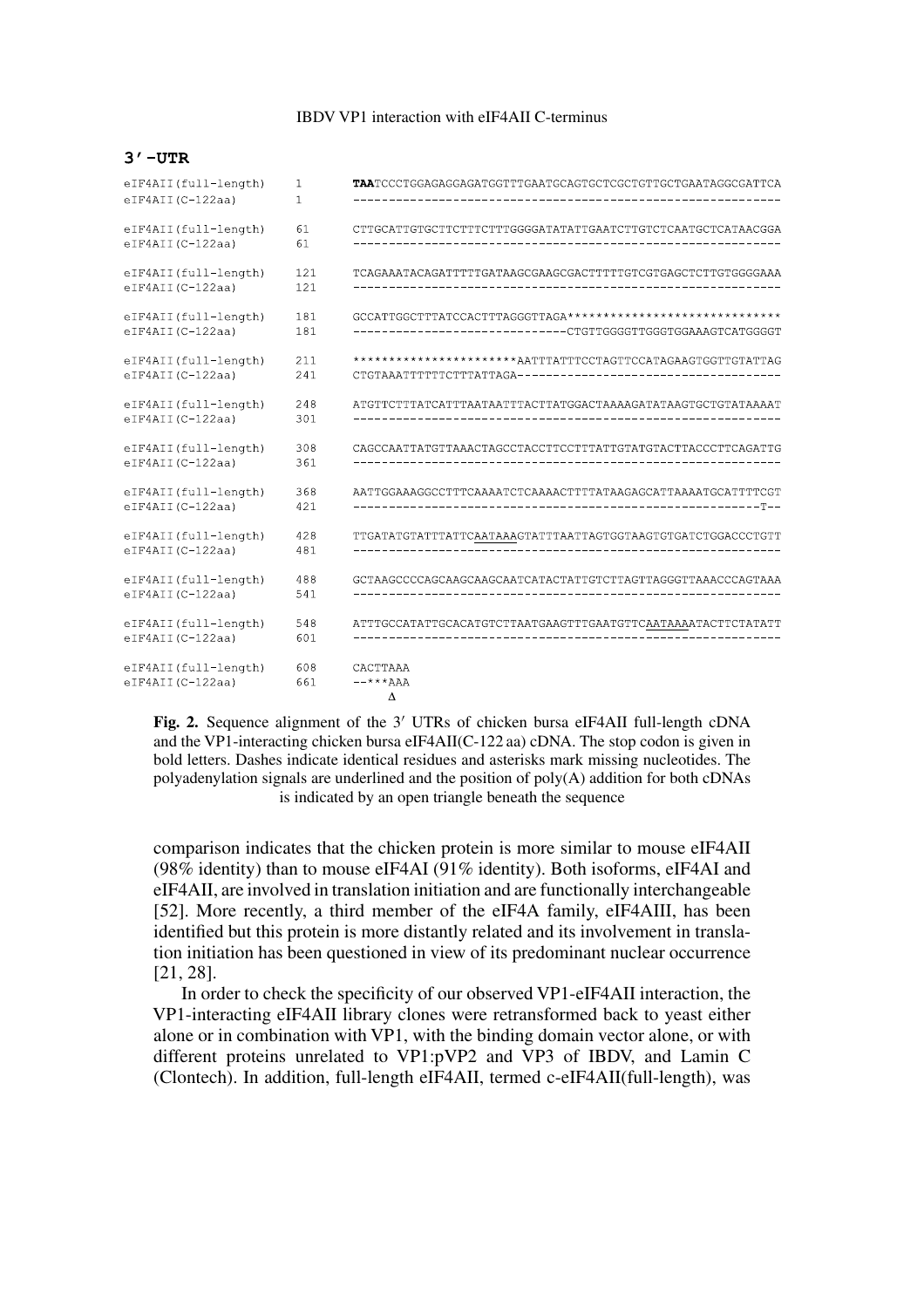# M. G. J. Tacken et al.

assayed in the yeast two-hybrid system in the same way as the eIF4AII library clones, termed c-eIF4AII(C-107 aa), c-eIF4AII(C-109 aa) and c-eIF4AII(C-122 aa). All transformants failed to induce the reporter genes except for the

**Table 1.** Interactions between IBDV VP1 and different lengths of chicken bursa-specific eIF4AII (ceIF4AII), mouse eIF4AII (meIF4AII) and mouse eIF4AI (meIF4AI) in the Yeast Two-Hybrid System

| LexA <sub>BD</sub> fusion | $B42_{AD}$ fusion                    | $LEU^a$ | $LacZ^b$                 |
|---------------------------|--------------------------------------|---------|--------------------------|
| VP1                       | c-eIF4AII(full-length)               |         |                          |
| VP1                       | $c$ -eIF4AII(C-107 aa)               | $+++$   | $++$                     |
| VP1                       | $c$ -eIF4AII(C-109 aa)               | $+++$   | $++$                     |
| VP1                       | $c$ -eIF4AII(C-122 aa)               | $+++$   | $++$                     |
| VP1                       | $c$ -eIF4AII(C-domain <sup>c</sup> ) | $^{+}$  | $+$                      |
| VP1                       | $c$ -eIF4AII(N-domain <sup>d</sup> ) |         |                          |
| c-eIF4AII(full-length)    | VP1                                  |         |                          |
| c-eIF4AII(C-107 aa)       | VP1                                  | $^{+}$  | $+/-$                    |
| c-eIF4AII(C-109 aa)       | VP1                                  | $+$     | $+/-$                    |
| $c$ -eIF4AII(C-122 aa)    | VP1                                  | $^{+}$  | $+/-$                    |
| c-eIF4AII(C-domain)       | VP1                                  | $+/-$   | $+/-$                    |
| c-eIF4AII(N-domain)       | VP1                                  |         |                          |
| VP1                       | m-eIF4AII(full-length)               |         |                          |
| VP1                       | m-eIF4AII(C-107 aa)                  | $+++$   | $++$                     |
| VP1                       | m-eIF4AII(C-domain)                  |         | $+$                      |
| VP1                       | m-eIF4AII(N-domain)                  |         |                          |
| m-eIF4AII(full-length)    | VP1                                  |         |                          |
| m-eIF4AII(C-107 aa)       | VP1                                  | $+$     | $+/-$                    |
| m-eIF4AII(C-domain)       | VP1                                  | $+/-$   | $+/-$                    |
| m-eIF4AII(N-domain)       | VP1                                  |         |                          |
| VP1                       | m-eIF4AI(full-length)                |         | $\overline{\phantom{0}}$ |
| VP1                       | m-eIF4AI(C-107 aa)                   | $+$     | $+$                      |
| VP1                       | m-eIF4AI(C-domain)                   | $+/-$   |                          |
| VP1                       | m-eIF4AI(N-domain)                   |         |                          |
| m-eIF4AI (full-length)    | VP1                                  |         |                          |
| m-eIF4AI(C-107 aa)        | VP1                                  |         |                          |
| m-eIF4AI(C-domain)        | VP1                                  |         |                          |
| m-eIF4AI(N-domain)        | VP1                                  |         |                          |

<sup>a</sup>Interactions were assayed for leucine autotrophy (LEU):  $+++$ ; clear growth (strong interaction); +, growth (interaction); +/−, limited growth (weak interaction); −, no growth (no interaction). All controls, including the fusion-proteins by themselves or in combination with Lamin C, or the viral proteins pVP2 and VP3, remained negative

<sup>b</sup>Interactions were assayed for β-galactosidase activity (LacZ):  $++$ , deep-blue colonies (strong interaction); +, blue colonies (interaction); +/−, light-blue colonies (weak interaction);  $-$ , white colonies (no interaction). All controls, including the fusion-proteins by them-<br>selves or in combination with Lamin C, or the viral proteins  $pVP2$  and  $VP3$ , remained white

 $s, d$ C-domain and N-domain encodes the carboxy- and amino-terminal domain of the "dumbbell" structure of eIF4A [8]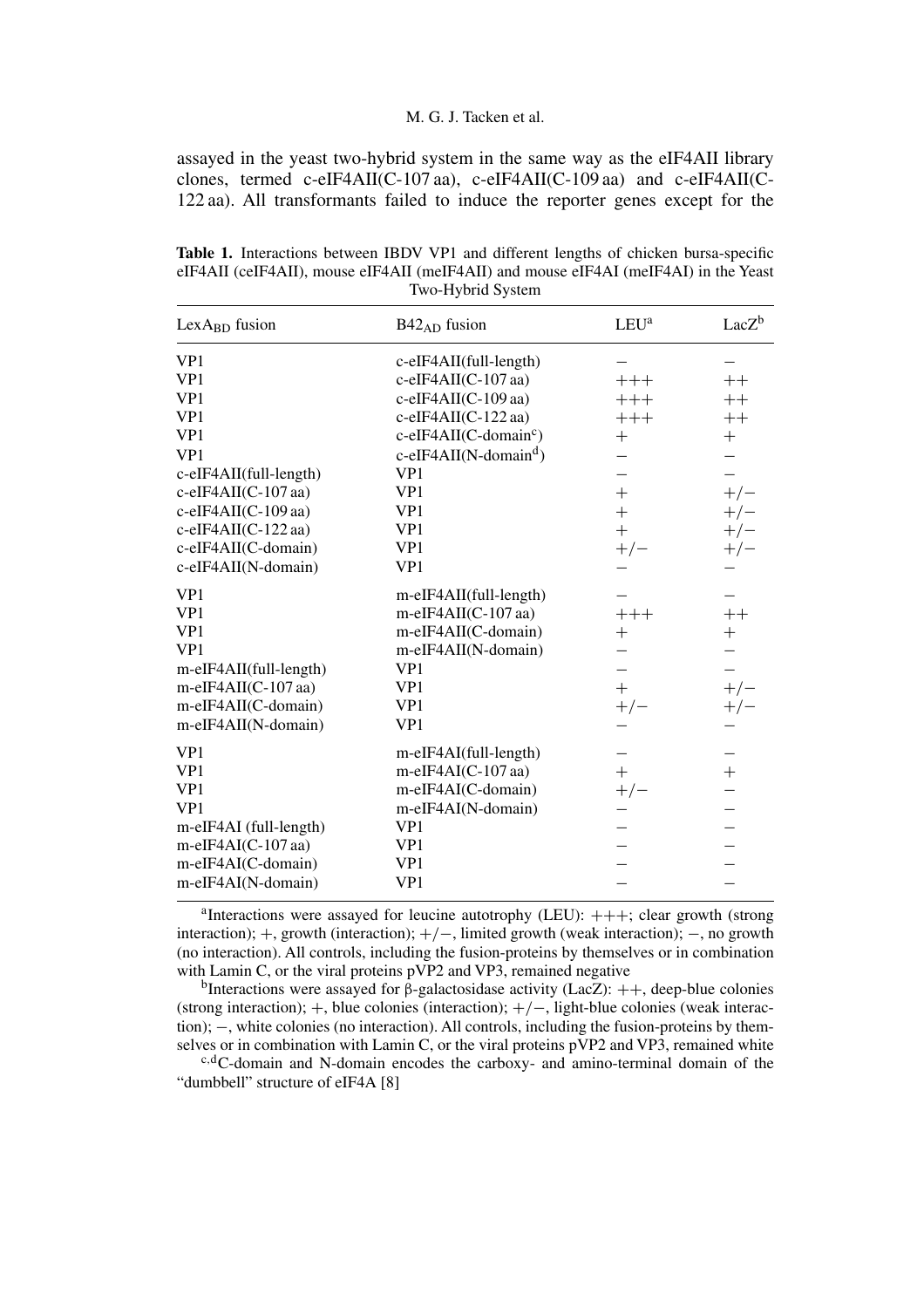combination of the three eIF4AII library clones with VP1 (Table 1). A similar result, although with a weaker interaction strength, was obtained for the reciprocal combinations of bait and prey fusion-proteins (Table 1). These results demonstrate that eIF4AII(C-107 aa), eIF4AII(C-109 aa) and eIF4AII(C-122 aa) are true positive VP1 interaction partners in the two-hybrid system. They also show that full-length eIF4AII did not interact with VP1 in this assay.

The crystal structure of eIF4A has been reported as a "dumbbell" structure consisting of two compact domains connected by an extended linker [8]. Since the VP1-interacting eIF4AII library clones encode almost the complete carboxy-terminal domain of this "dumbbell" structure (Fig. 1) it was of interest to know whether the interaction is indeed limited to this particular domain. To this end, the carboxy-terminal domain (Fig. 1, c-eIF4AII residues 244–407) and the amino-terminal domain (Fig. 1, c-eIF4AII residues 1–243) of the eIF4AII- "dumbbell" structure were independently assayed for interaction with VP1 in the two-hybrid system. The assay confirmed that the carboxy-terminal domain of eIF4AII, termed eIF4AII(C-domain), but not its amino-terminal domain, termed eIF4AII(N-domain), was able to interact with VP1. It also appeared that the interaction of eIF4AII(C-domain) with VP1 was weaker than that of the shorter C-terminal domains of the eIF4AII library clones (Table 1). The reciprocal combination of the respective bait and prey fusion-proteins gave the same result, although again, as was observed with the eIF4AII library clones, the interaction strength of this combination was weaker.

We also investigated whether the interaction of eIF4AII with VP1 is isoform-II specific. To this end the two isoforms eIF4AI and eIF4AII of mouse (meIF4AI and m-eIF4AII) had to be used because the existence and hence the sequence of a putative chicken eIF4AI is unknown. Plasmids pTZ18R-4A and pTZ19-4AII [46] encoding the full-length cDNA sequences of mouse eIF4AI and eIF4AII, respectively, were used as template for preparing the m-eIF4AI and m-eIF4AII constructs. Along with these constructs we additionally tested the N- and C-terminal domains of both these mouse-specific eIF4A isoforms, as well as a truncated form encoding 107 aa of the C-terminus resembling the shortest bursa-specific eIF4AII library clone. It is of interest to note that the amino acid sequence of m-eIF4AII(C-107 aa) is 100% identical to that of ceIF4AII(C-107 aa) (Fig. 1). The results showed that for both mouse-specific eIF4A isoforms I and II the 107 aa polypeptide bound to VP1, although the strength of the interaction with the isoform I polypeptide was weaker. In the reciprocal combination this truncated protein, m-eIF4AI(C-107 aa), even failed to activate *LEU* or *LacZ* reporter activity. Consistently, also the C-terminal domains of both m-eIF4AII and m-eIF4AI were able to interact with VP1, although the isoform I interaction appeared to be very weak as only one of the two reporters was sensitive enough to allow detection of this interaction.Moreover, the C-domain of m-eIF4AI failed to interact with VP1 in its reciprocal combination of bait and prey. Finally, the N-terminal domain as well as the full-length form both of m-eIF4AI and of m-eIF4AII, were unable to interact with VP1. All these results are similar to those found for the chicken-specific eIF4AII(N-domain) and eIF4AII(full-length).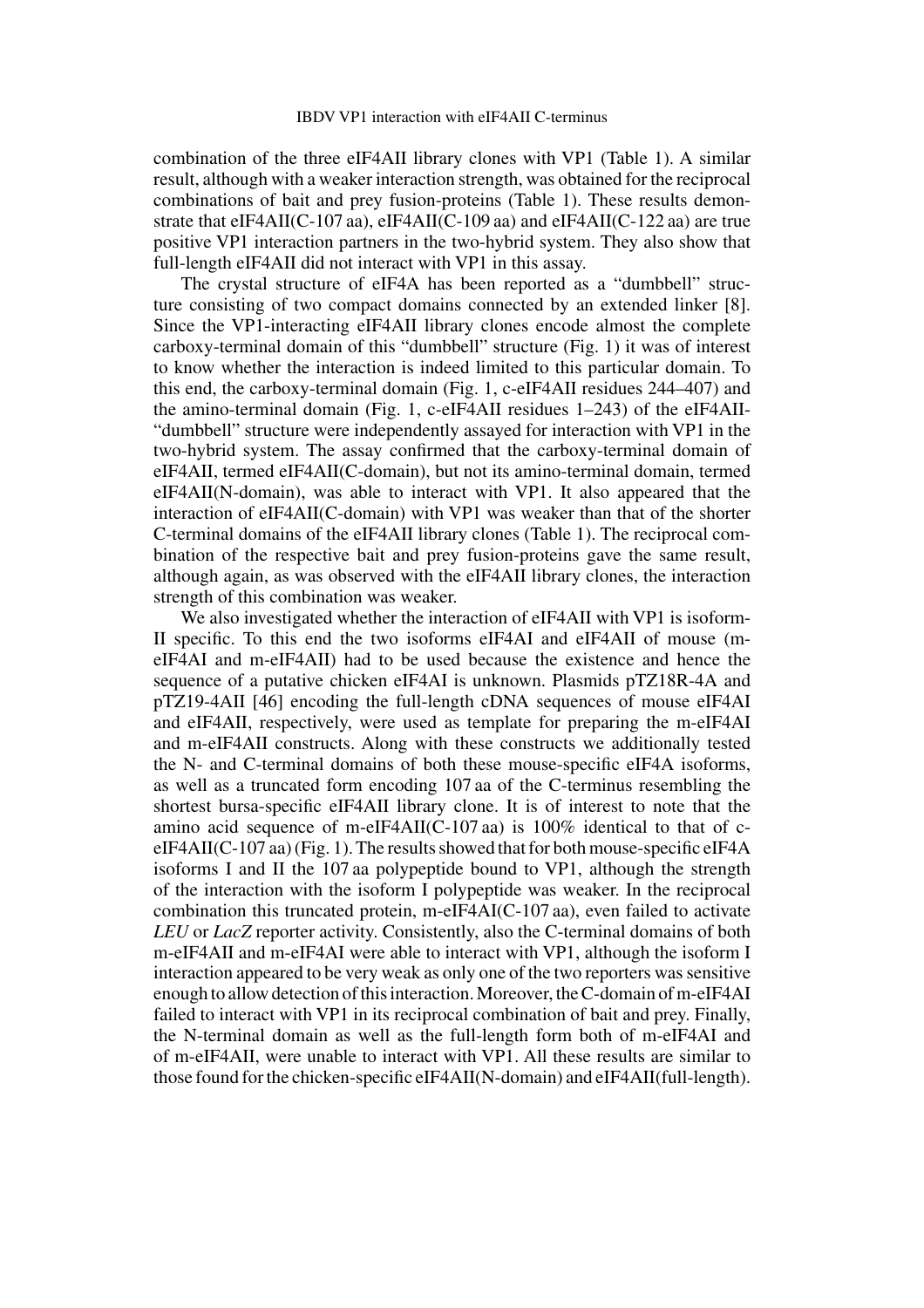Altogether, these results indicate that the carboxy-terminal domain of both meIF4A isoform I and II is able to interact with VP1, but that isoform II has the strongest interaction.

Next we wanted to confirm the specificity of the interaction of eIF4AII(Cterminus) with VP1 in an independent manner. With this aim we co-expressed the VP1 protein with various forms of the eIF4A proteins in avian QM5 cells [2] using a transient fowl pox virus expression system as described previously [4], and analysed association of the proteins by radio-immunoprecipitation (RIP) assay. For this, cDNA of chicken eIF4AII and of mouse eIF4AI and eIF4AII, as well as derivates thereof (i.e. fragments encoding the polypeptides C-107 aa, Cdomain and N-domain) were cloned as a fusion protein with a c-myc epitope tag in the transcription plasmid pGBKT7 (Clontech) behind a T7 RNA polymerase promoter. We fused the c-myc tag (N-terminally) to eIF4A because no antibody against eIF4A(C-terminus) was available. For the expression of VP1 we used plasmid pHB34Z, in which the full-length genomic cDNA of segment B of IBDV is cloned between a T7 RNA polymerase promoter and the autocatalytic hepatitis delta virus ribozyme sequence [5]. The eIF4A encoding plasmids were co-transfected with plasmid pHB34Z into QM5 cells that were previously infected with a recombinant fowlpoxvirus expressing T7 RNA polymerase (as described in [50]). Forty-eight hours post-transfection, cells were metabolically labeled for  $3 h$  with  $\left[35S\right]$  methionine, cell lysates were prepared and subjected to immunoprecipitation with either anti-VP1 [49] or anti-c-myc serum (Clontech), as described in [50]. The immunoprecipitates obtained were analysed by sodium dodecyl sulphate-polyacrylamide gel electrophoresis (SDS-PAGE) and the labeled proteins visualized by autoradiography. Mock-transfected cells and cells transfected with either pHB34Z or the eIF4A-encoding plasmids alone were used as controls for each immunoprecipitation.

Both antibodies were found to precipitate only their cognate protein, indicating that they did not exhibit cross-reactivity (Fig. 3A, lanes 13–15 and Fig. 3B, lanes 6–8; data of eIF4A-derivatives not shown except for c-eIF4AII(C-107 aa)). Using the anti VP1-serum, comparable amounts of VP1 were detected in the different transfected QM5 cells (Fig. 3A, lanes 1–12). Full-length c-eIF4AII, m-eIF4AI and m-eIF4AII each failed to be co-precipitated with VP1 (Fig. 3A, lanes 1, 5 and 9). In contrast, all C-107 aa constructs were co-precipitated with VP1, indicating that these polypeptides were interacting with VP1 (Fig. 3A, lanes 2, 6 and 11). Notably, the binding of m-eIF4AI(C-107 aa) to VP1 (Fig. 3A, lane 6) appeared to be weaker than that of m-eIF4AII(C-107 aa) (Fig. 3A, lane 11). Of the C-domain derivatives, m-eIF4AI failed to be co-precipitated (Fig. 3A, lane 7), whereas both c-eIF4AII and m-eIF4AII were co-precipitated though in much lower quantities than their C-107 aa derivative (Fig. 3A, lane 3 and 10). No co-precipitation with VP1 was observed of any of the N-domain derivatives (Fig. 3A, lanes 4, 8 and 12). Using the anti-c-myc antiserum for the reciprocal immunoprecipitations, all tagged eIF4A-derivatives were clearly precipitated. However, in neither case could any co-precipitating VP1 be detected (Fig. 3B, lanes 1–4; data of the m-eIF4A (-derivatives) not shown). This was equally the case when we tested the derivative c-eIF4AII(C-122 aa) for interaction with VP1 (Fig. 3B, lane 5).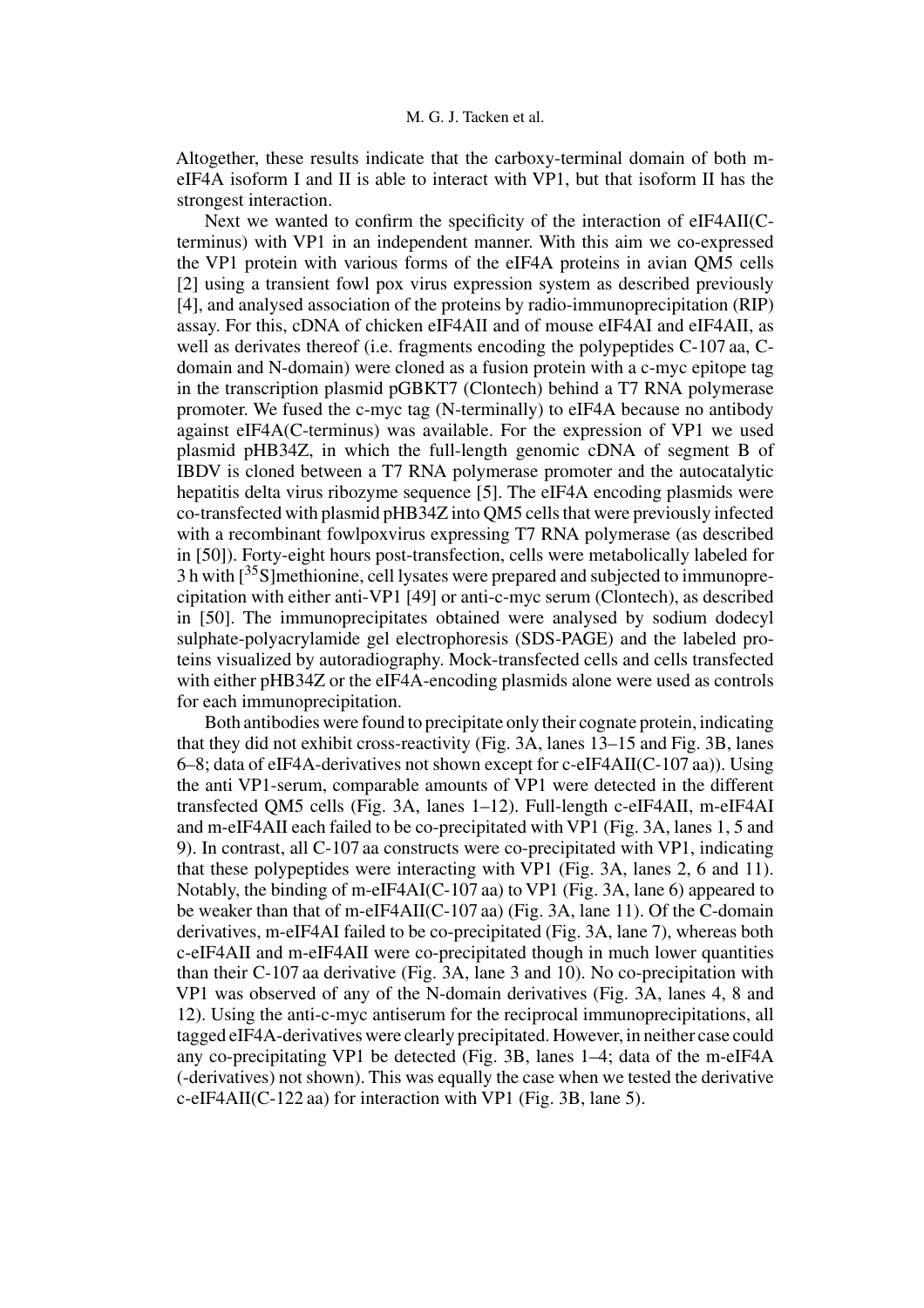



**Fig. 3.** Radio-immunoprecipitation analysis of VP1-eIF4A interaction in transfected QM5 cells. QM5 cells were (co-)transfected with plasmids pHB34Z and/or pGBKT7-eIF4A (derivatives) expressing the indicated polypeptides. At 48 h post transfection cells were metabolically labeled for 3 h with  $[35S]$ methionine. Subsequently, cells were lysed and immunoprecipitated with anti-VP1 serum (**A**) or with anti-c-myc serum (**B**) followed by SDS-PAGE (18% polyacrylamide) and autoradiography. Mock-transfected cells were used as a control for each immunoprecipitation. Positions of the precipitated polypeptides and sizes of marker proteins (*M*) are indicated

The observation that only the carboxy-terminal domain of eIF4A, not the full-size protein was able to interact with VP1 prompted us to test the idea that in IBDV-infected cells the eIF4A protein might be proteolytically cleaved to generate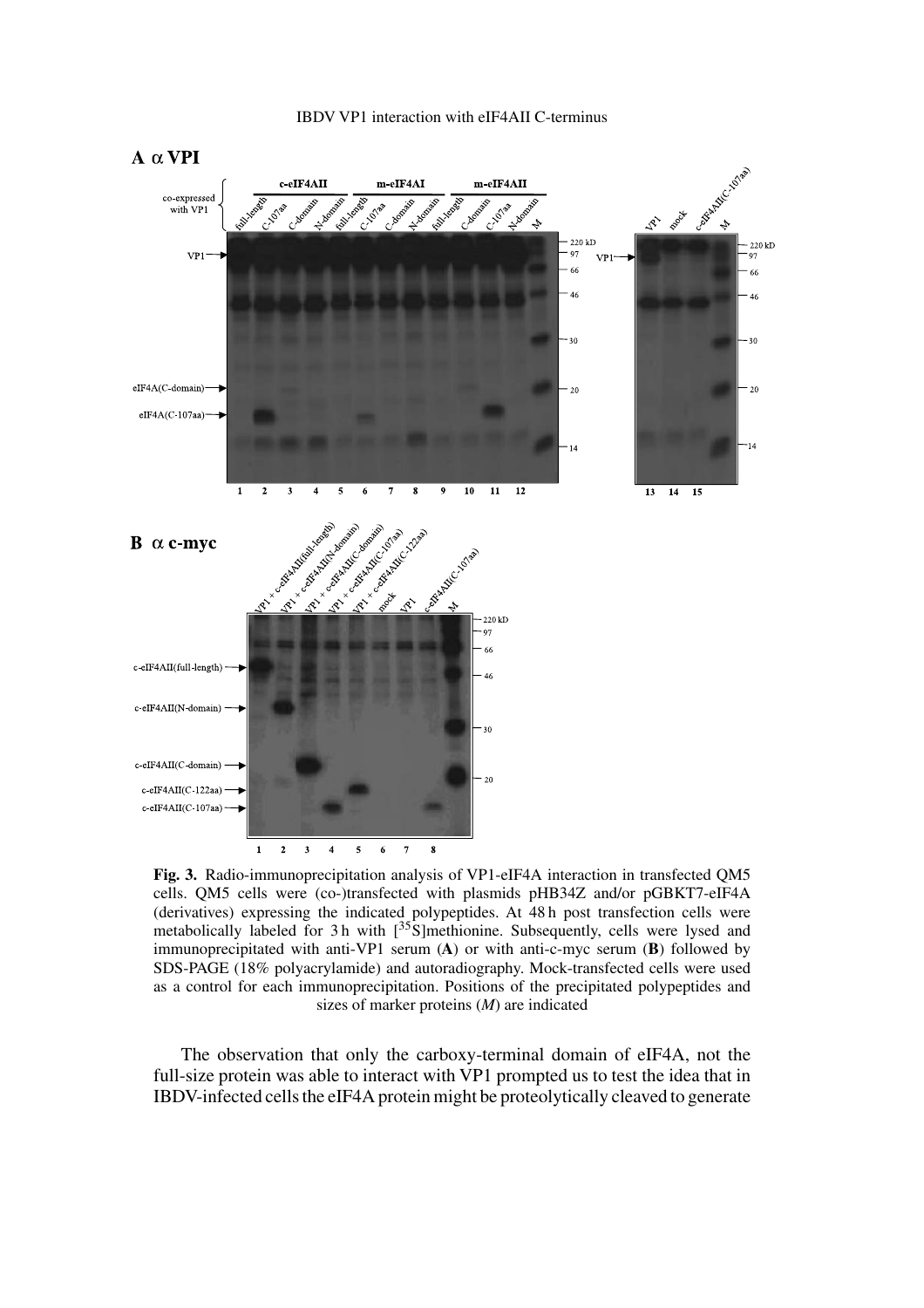

**Fig. 4.** Analysis of host cell protein synthesis within IBDV-infected cells. QM5 cells were infected with IBDV strain CEF94. (**A**) Fifteen min prior to the indicated times (hours postinfection) cells were labeled for 15 min with  $[^{35}S]$ methionine and subsequently lysed. The cell extracts were analysed by SDS-PAGE (12% polyacrylamide) and autoradiography (**A**). Alternatively, cells infected in parallel with those analysed in **A** were harvested at the same times without metabolic labelling. Cell extracts were prepared and analysed by SDS-PAGE (12% polyacrylamide) and immunoblotting with polyclonal anti-eIF4A serum (**B**). Mockinfected QM5 cell extracts (lanes mock) were analysed in parallel at indicated times. Purified eIF4AI was used as a positive control for the immunoblotting (lane eIF4AI). Positions of viral proteins, eIF4A and molecular size markers are indicated

a carboxy-terminal polypeptide. Such a process would not be without precedent as a similar cleavage has been demonstrated for eIF4AI in foot-and-mouth disease virus (FMDV)-infected cells [29]. Thus, we assessed the effect of IBDV infection on host eIF4A by immunoblotting of cell extracts with a polyclonal antibody specific for eIF4A.

First, host cell protein synthesis and production of virus-encoded proteins were monitored as a function of time during infection (Fig. 4A). Monolayer cultures of 80% confluency of QM5 cells were infected with IBDV strain CEF94  $(MOI = 5)$ . After 1 h of virus absorption, QT35-medium (Gibco-BRL) supplemented with 1% foetal calf serum was added to the cells, and incubation was continued until the indicated times (time zero was the time when virus was added to the cells). Where appropriate, 15 min prior to harvesting, cells were washed 3 times with methionine-free EMEM medium (Gibco-BRL) and subsequently labeled for 15 min with 20  $\mu$ Ci/ml of  $\lceil$ <sup>35</sup>S]methionine (Amersham) in methioninefree EMEM medium (Gibco-BRL). As controls, mock-infected cells were similarly labelled. Cell extracts were prepared on ice with  $1\times$  PBS-TDS lysis buffer [50]. Labeled proteins were subjected to SDS-PAGE (12%) and visualized by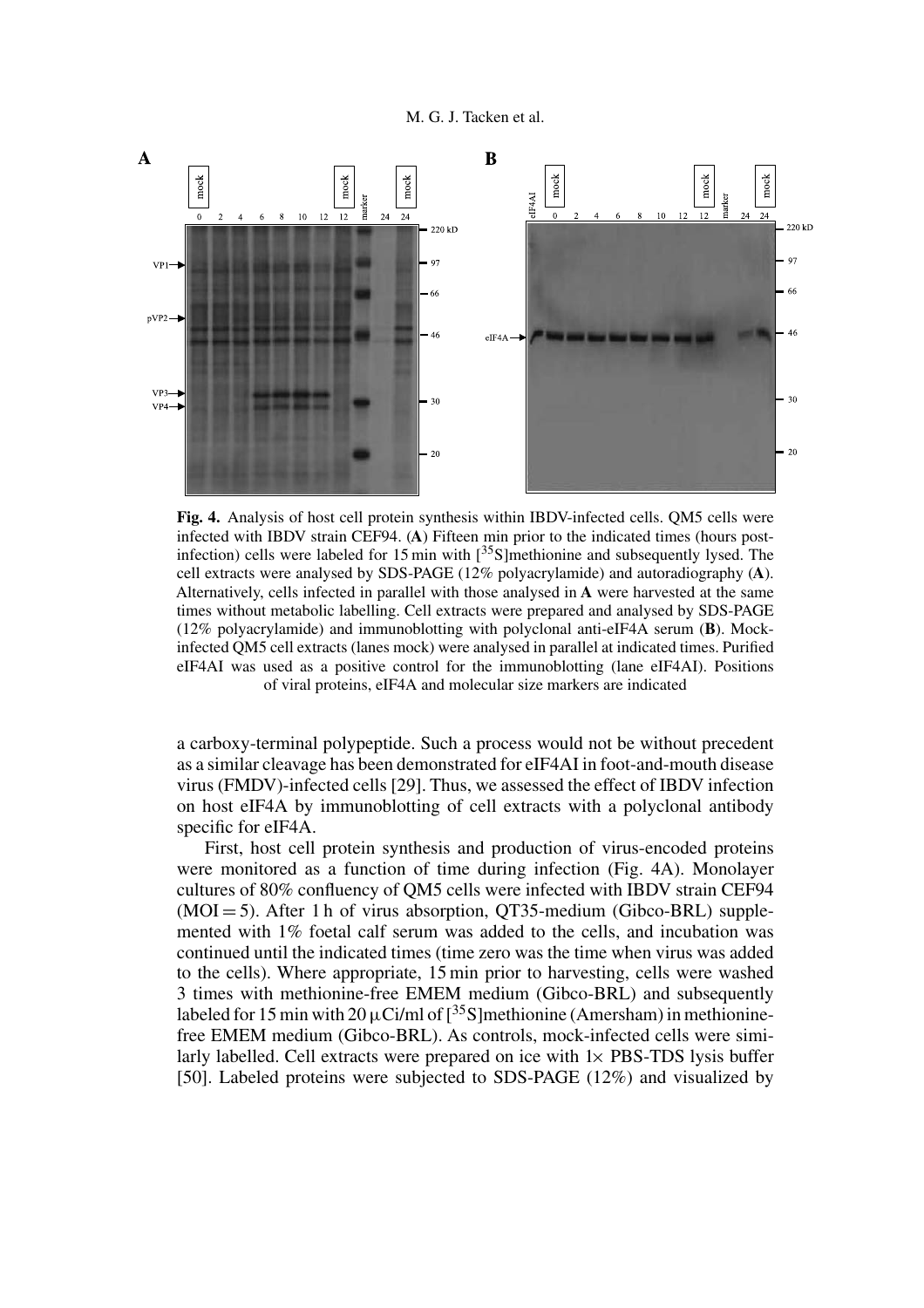autoradiography. No shut-off of host cell polypeptide synthesis was observed in infected cells indicating that the IBDV infection generally did not interfere with host protein translation. Virus-specific protein synthesis was first detected at 4 h and was maximal between 6 and 12 h postinfection (p.i.). The cells started to show cytopathic effect (CPE) by about 12 h p.i. while at 24 h p.i., when the experiment was terminated, nearly all cells appeared to have succumbed. At this stage almost no protein synthesis was detected.

The effect of IBDV infection on eIF4A was assessed by immunoblotting of the gel followed by probing of the blotted proteins with a polyclonal rabbit antiserum against eIF4A (1:3,000; gift from Dr. C. Kuhlemeier, University of Berne, Switzerland). Thirty ng of purified rabbit eIF4AI [46] was used as a positive control for the immunoblotting. Detection on X-ray film was achieved by using peroxidase-linked goat anti-rabbit immunoglobulins (Ig) (1:3,000; DAKO) and chemiluminescent reagents (Pierce). Full-length eIF4A migrated at about 46 kD as a doublet, most likely representing the eIF4AI and eIF4AII isoforms, which were present in both infected and mock-infected cells (Fig. 4B). It was apparent that the infection with IBDV did not result in a specific cleavage of eIF4A nor in a general proteolytic degradation of the protein as no cleavage products nor a significant loss of full-length eIF4A was detected during this time course under these conditions. The decrease of the overall quantity of full-length eIF4A at 24 h p.i. was attributed to the severe CPE at this stage of infection.

It is becoming remarkably clear that the birnavirus VP1 protein is an impressively multifunctional viral component, exhibiting a range of activities throughout the viral life cycle. Firstly, as the putative RNA-dependent RNA polymerase, VP1 is expected to carry out all those diverse functions required for the replication and transcription of the binary dsRNA genome that occur within viral particles and in the cell's cytoplasm [48]. Secondly, it acts as a primase in the generation of viral mRNAs, as a result becoming part of these mRNAs through covalent linkage at their  $5'$  end [35]. Furthermore, by its interaction with the inner capsid component VP3 [10, 31, 36, 49, 50] the protein is also considered to be instrumental in the encapsidation of viral RNAs during particle morphogenesis. VP1 also associates with itself, but the significance of this interaction has not yet been established [49]. In the present study we focussed, for the first time, on interacting host cell partners ofVP1 by using the yeast two-hybrid system. Our observation thatVP1 specifically binds to the C-terminus of eukaryotic translation initiation factor eIF4AII suggests an involvement of this protein in translation initiation. This interaction therefore further extends the list of potential functions of this viral protein.

eIF4A is the prototypic member of the DEAD-box family of RNA helicases [30]. Together with eIF4B it participates in the initiation of polypeptide synthesis by facilitating the melting of RNA secondary structures present in the 5' UTR of mRNAs required for the efficient recruitment of the 40S ribosomal subunit [reviewed in 18].

An interaction of VP1/VPg with eIF4AII is intriguing particularly because IBDV mRNAs are not capped but most likely contain a  $VPg$  at the  $5'$  end, similar to the genomic RNA [15, 35]. A direct interaction of eIF4A with VPg may be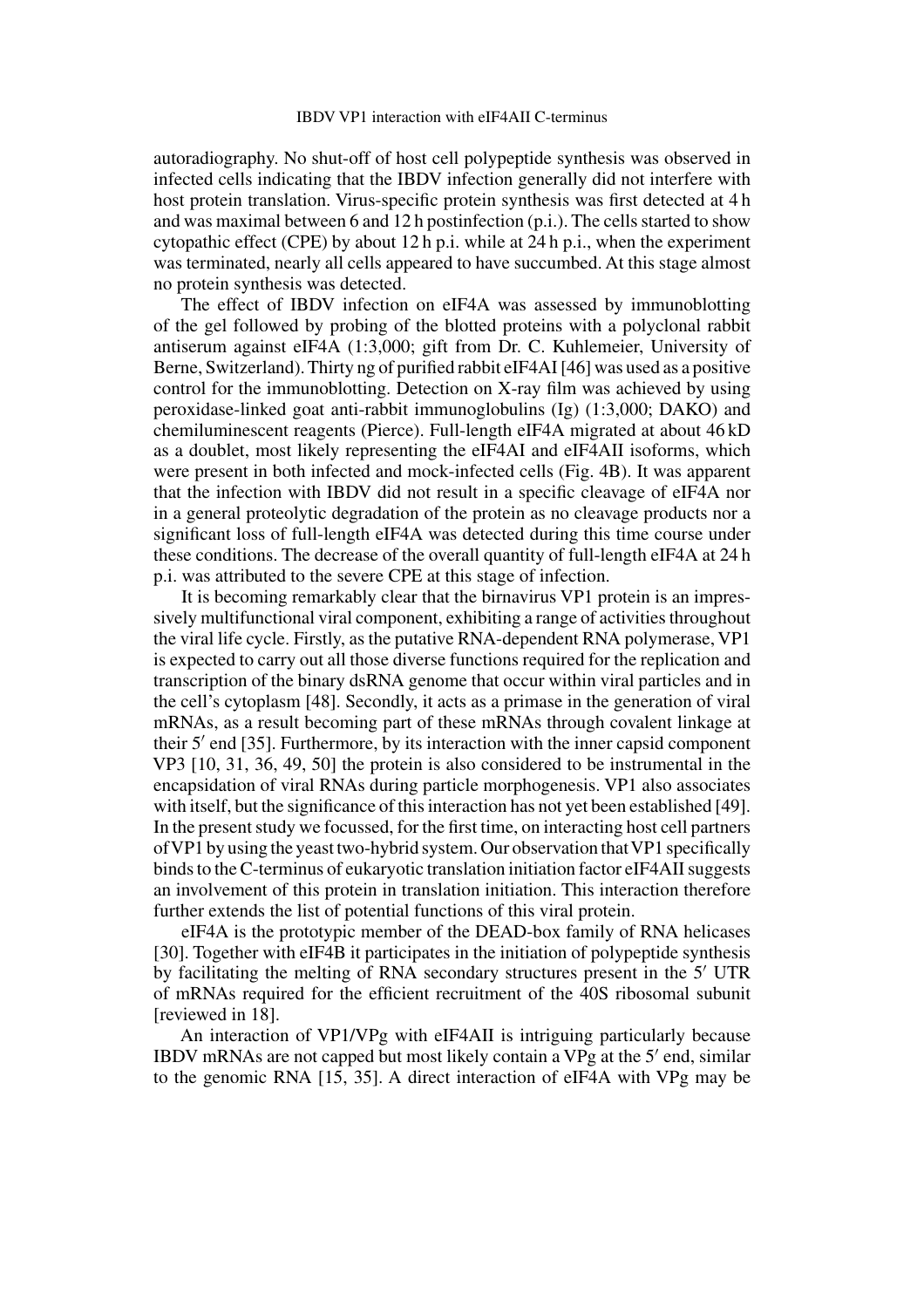a key event in the establishment of IBDV infection. It may reveal a novel capindependent mechanism for the initiation of translation in which the binding of eIF4A to VPg mediates the recruitment of the 40S ribosomal subunit to the 5 end of the viral mRNA. Thus, while eIF4E is essential for initiation of translation of capped mRNAs, and proteolytically cleaved eIF4G for that of picornaviral uncapped mRNA [25], eIF4A may have a similar function for IBDV mRNA.

For a subset of viral and cellular mRNAs, cap-independent initiation of translation is accomplished by internal binding of the ribosome at or upstream of the initiation codon mediated by an internal ribosomal entry site (IRES) in the 5 UTR [reviewed in 37]. The possibility of IRES-mediated cap-independent translation has not been investigated for IBDV, nor for other birnaviruses, but is not unlikely to occur. Although the nucleotide sequence of the 5' UTR of IBDV RNA is relatively short (segment A: 96 nt, segment B: 111 nt) compared to that of many viral IRES-containing mRNAs (about 200–500 nt), both segments have a theoretical potential to form Y-shaped or hairpin stem and loop secondary structures [23, 42]. These structures resemble those proposed to occur in some cellular IRESes [26]. However, there is no convincing evidence supporting the idea that these cellular IRES structures are of significance for translation initiation. More interestingly, it was found that some mRNAs may recruit ribosomes by base pairing with ribosomal RNA [9, 44, 53]. Sequences as short as 9 nt have been shown to possess such IRES activity [9]. These short IRES-modules have complementarity to the 18S rRNA occurring in 40S ribosomal subunits. A similar feature might be the case for IBDV mRNA.A highly conserved sequence of 13 nt in the 5' UTR of both segments, located exactly 19 nt upstream of the respective start codons for the nearest ORF (VP5 gene in segment A, VP1 gene in segment B), has complementarity to the chicken reticulocyte 18S rRNA and could thus function as a binding site for the 40S ribosomal subunit [42]. A tenable hypothesis is that an interaction of the C-terminus of eIF4A with VPg might be required to open mRNA secondary structure to allow ribosome binding.

The eIF4AII encoding cDNA clones that were identified in the yeast twohybrid screen all corresponded to the carboxy-terminal domain of the protein. The specific interaction of VP1 with this particular eIF4AII domain was confirmed in various experiments, not only in the two-hybrid system but also in the co-immunoprecipitation assays. No association of VP1 was observed with fulllength eIF4AII, also not in IBDV-infected cells (data not shown) by different co-immunoprecipitation assays. We then investigated whether in infected cells an eIF4AII carboxy-terminal fragment is generated by some kind of cleavage, similar to what has been found for eIF4AI in FMDV-infected cells [29]. No breakdown of eIF4AII was, however, observed, the protein appearing as stable as in non-infected cells. Our interpretation of these results is that the formation of VPg-eIF4AII complexes might be conformation dependent and transient. In its free form the initiation factor does not expose its VP1 binding site. Only when engaging in the formation of a translation initiation complex this site becomes available as a result of conformational changes induced in the eIF4AII structure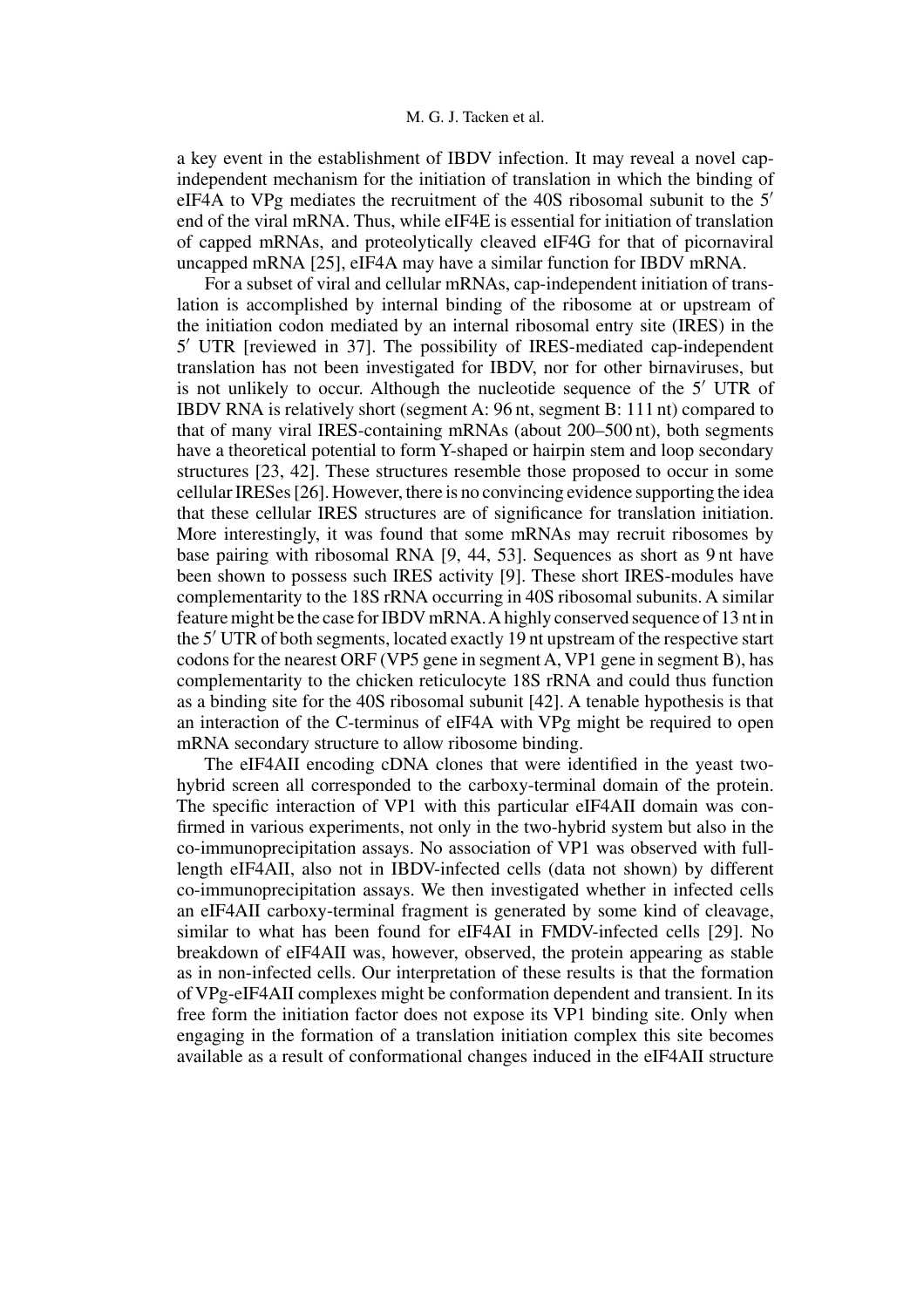by its interaction with other partners involved in the assembly of the complex such as eIF4G or  $3'$  end mRNA elements. In fact, various studies suggest that eIF4A does indeed adopt different conformations. (i) Mammalian eIF4A undergoes a cycle of ligand-dependent conformational changes as it binds its substrates, hydrolyzes ATP, and releases products [32, 33]. (ii) In its crystallized form, eIF4A has a 'dumbbell' structure in which the amino- and carboxy-terminal domains occur as separately folded entities connected by an extended, 11-residue linker [8]. In solution, the linker between the domains is relatively flexible, allowing eIF4A to adopt many different conformations [8]. (iii) eIF4A is expected to interact only transiently with eIF4G, cycling in and out of the eIF4F complex, thereby changing its conformation [45]. Altogether, these considerations support our interpretation, although we can of course not exclude that full-length eIF4A has an overall weak affinity for VP1.

The immunoprecipitation analyses demonstrated that co-expressed VP1 and c-myc-tagged carboxy-terminal eIF4AII polypeptides form stable complexes, particularly VP1/C-107 aa complexes, that are efficiently immunoprecipitated with VP1 antibodies (Fig. 3A). Somewhat surprisingly, these complexes were not precipitable in the reciprocal assay using c-myc antibodies (Fig. 3B). The cmyc antibodies clearly recognized the tagged c-eIF4AII proteins but no VP1 was co-precipitated. It seems feasible that the binding of antibody to the tag induces a conformational change in the eIF4AII polypeptide that destabilizes its complex with VP1. The tag was fused to the amino-terminus of the c-eIF4AII polypeptides. We have not tested whether attachment to the carboxy-terminus of the polypeptides would have made a difference.

It is quite remarkable that our two-hybrid screening only yielded eIF4Aderivatives of isoform type-II as VP1-interacting proteins and that no clones of the functionally equivalent isoform type-I were isolated. eIF4AII strongly resembles eIF4AI (in mice the two isoforms have 91% identity) though its tissue-specific expression [43] and its developmental regulation [38] differ from those of eIF4AI. While the carboxy-terminal polypeptides (C-107 aa) of both the mouse-specific eIF4AI and eIF4AII isoforms were able to interact with VP1, the strength of the interaction with isoform type-I was consistently weaker. This suggests that VP1 preferentially associates with eIF4AII. Data indicate that this isoform is also held more strongly in the eIF4F complex than is eIF4AI [12].

The interaction of VP1 with the carboxy-terminal domain of eIF4AII reported here suggests yet another viral strategy on the protein translation battlefield. Future studies will be required to confirm and establish the functional significance of this interaction for viral multiplication, particularly whether VP1, when linked to viral RNA (i.e. as VPg) can indeed bind the initiation factor and support translation initiation of viral RNA, without compromising host mRNA translation. Another interesting question relates to the possible occurrence of  $5'$ -3' interactions in the IBDV mRNAs and to the binding partners that mediate these interactions. These studies will undoubtedly reveal additional striking features of the biology of these fascinating viruses.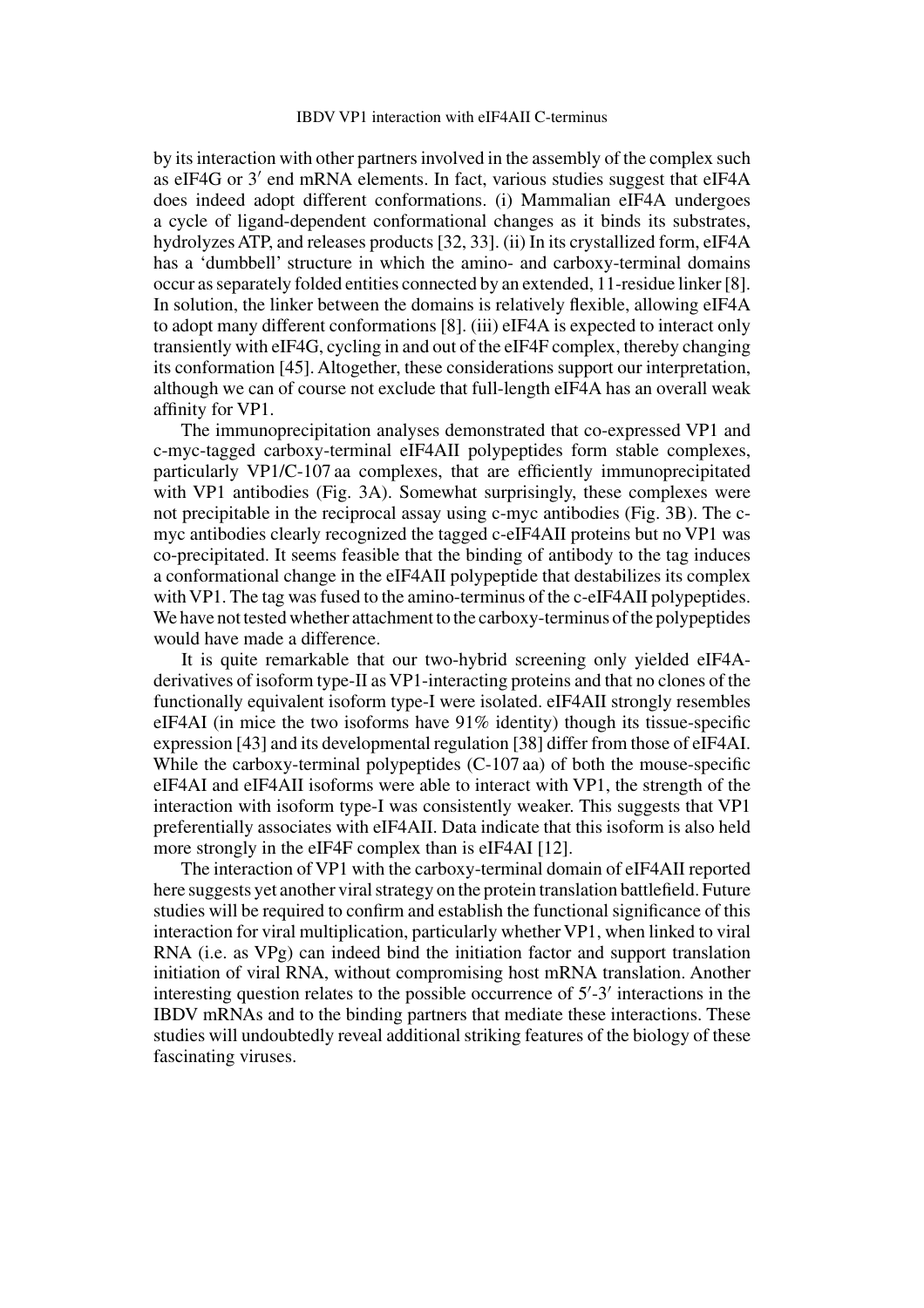# M. G. J. Tacken et al.

# **Acknowledgements**

We thank Dr. N. Sonenberg (McGill University, Montreal, Canada) for advice, Dr. C. Kuhlemeier (University of Berne, Switzerland) for the antiserum against eIF4A and Dr. H. Trachsel (University of Berne, Switzerland) for the monoclonal mouse anti-eIF4A antibody.

# **References**

- 1. Altschul SF, Gish W, Miller W, Myers EW, Lipman DJ (1990) Basic local alignment search tool. J Mol Biol 215: 403–410
- 2. Antin PB, Ordahl CP (1991) Isolation and characterization of an avian myogenic cell line. Dev Biol 143: 111–121
- 3. Blum S, Schmid SR, Pause A, Buser P, Linder P, Sonenberg N, Trachsel H (1992) ATP hydrolysis by initiation factor 4A is required for translation initiation in *Saccharomyces cerevisiae*. Proc Natl Acad Sci USA 89: 7664–7668
- 4. Boot HJ, ter Huurne AH, Peeters BP (2000) Generation of full-length cDNA of the two genomic dsRNA segments of infectious bursal disease virus. J Virol Methods 84: 49–58
- 5. Boot HJ, ter Huurne AA, Peeters BP, Gielkens AL (1999) Efficient rescue of infectious bursal disease virus from cloned cDNA: evidence for involvement of the 3 -terminal sequence in genome replication. Virology 265: 330–341
- 6. Bottcher B, Kiselev NA, Stel'Mashchuk VY, Perevozchikova NA, Borisov AV, Crowther RA (1997) Three-dimensional structure of infectious bursal disease virus determined by electron cryomicroscopy. J Virol 71: 325–330
- 7. Bruenn JA (1991) Relationships among the positive strand and double-strand RNA viruses as viewed through their RNA-dependent RNA polymerases. Nucleic Acids Res 19: 217–226
- 8. Caruthers JM, Johnson ER, McKay DB (2000) Crystal structure of yeast initiation factor 4A, a DEAD-box RNA helicase. Proc Natl Acad Sci USA 97: 13080–13085
- 9. Chappell SA, Edelman GM, Mauro VP (2000) A 9-nt segment of a cellular mRNA can function as an internal ribosome entry site (IRES) and when present in linked multiple copies greatly enhances IRES activity. Proc Natl Acad Sci USA 97: 1536–1541
- 10. Chevalier C, Lepault J, Da Costa B, Delmas B (2004) The last C-terminal residue of VP3, glutamic acid 257, controls capsid assembly of infectious bursal disease virus. J Virol 78: 3296–3303
- 11. Chomczynski P, Sacchi N (1987) Single-step method of RNA isolation by acid guanidinium thiocyanate-phenol-chloroform extraction. Anal Biochem 162: 156–159
- 12. Conroy SC, Dever TE, Owens CL, Merrick WC (1990) Characterization of the 46,000 dalton subunit of eIF-4F. Arch Biochem Biophys 282: 363–371
- 13. Da Costa B, Chevalier C, Henry C, Huet JC, Petit S, Lepault J, Boot H, Delmas B (2002) The capsid of infectious bursal disease virus contains several small peptides arising from the maturation process of pVP2. J Virol 76: 2393–2402
- 14. Dobos P (1993) *In vitro* guanylation of infectious pancreatic necrosis virus polypeptide VP1. Virology 193: 403–413
- 15. Dobos P (1995) Protein-primed RNA synthesis in vitro by the virion-associated RNA polymerase of infectious pancreatic necrosis virus. Virology 208: 19–25
- 16. Dobos P, Hill BJ, Hallett R, Kells DT, Becht H, Teninges D (1979) Biophysical and biochemical characterization of five animal viruses with bisegmented double-stranded RNA genomes. J Virol 32: 593–605
- 17. Duncan R, Mason CL, Nagy E, Leong JA, Dobos P (1991) Sequence analysis of infectious pancreatic necrosis virus genome segment B and its encodedVP1 protein: a putative RNAdependent RNA polymerase lacking the Gly-Asp-Asp motif. Virology 181: 541–542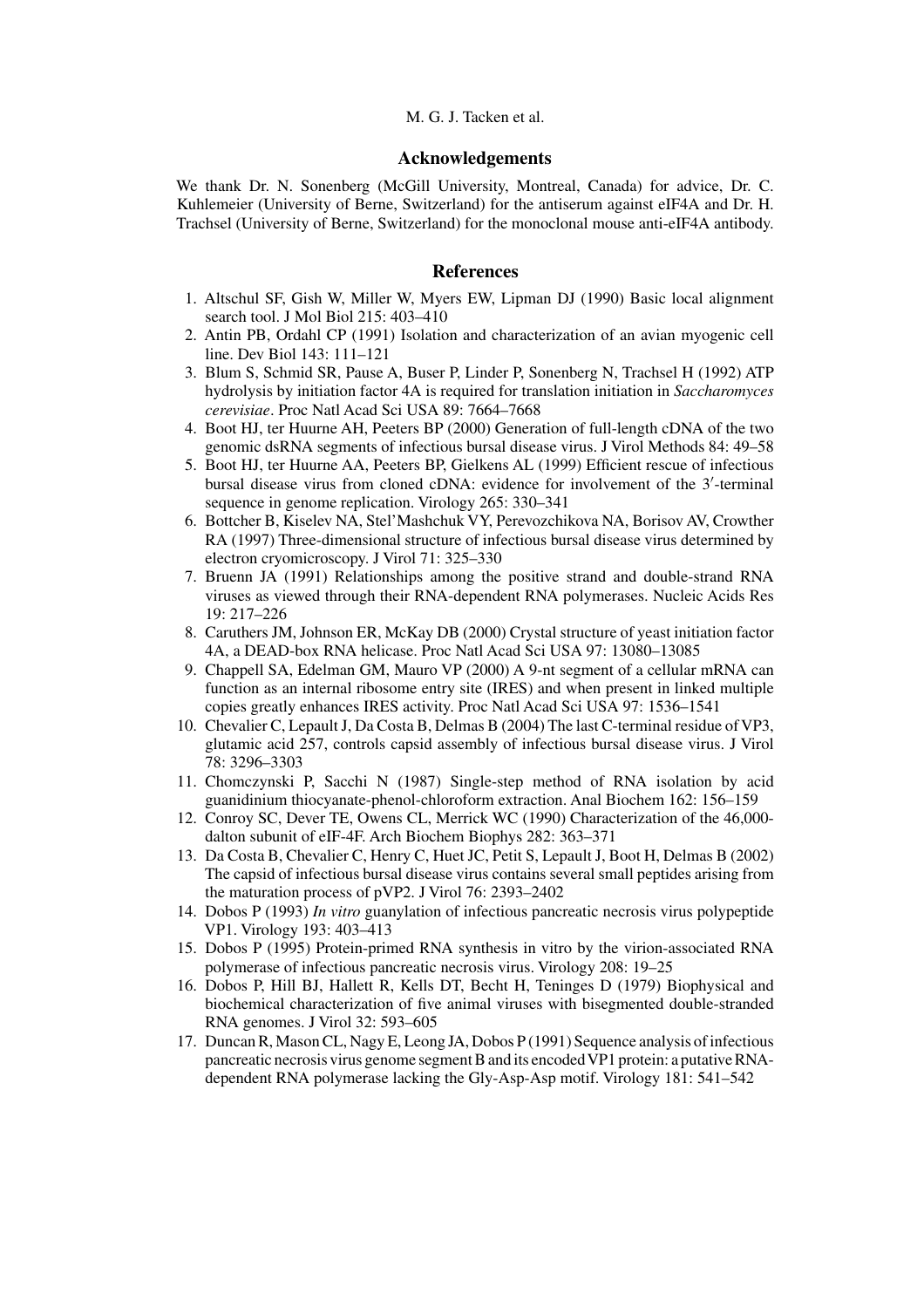- 18. Gingras AC, Raught B, Sonenberg N (1999) eIF4 initiation factors: effectors of mRNA recruitment to ribosomes and regulators of translation. Annu Rev Biochem 68: 913–963
- 19. Golemis EA, Gyuris H, Brent R (1996) Interaction trap/two-hybrid system to identify interacting proteins. In: Ausubel FM, Brent R, Kingston RE, Moore DD, Seidman JG, Smith JA, Struhl K (eds) Current protocols in molecular biology. Wiley, New York
- 20. GorbalenyaAE, Koonin EV (1988) Birnavirus RNA polymerase is related to polymerases of positive strand RNA viruses. Nucleic Acids Res 16: 7735
- 21. Holzmann K, Gerner C, Poltl A, Schafer R, Obrist P, Ensinger C, Grimm R, Sauermann G (2000) A human common nuclear matrix protein homologous to eukaryotic translation initiation factor 4A. Biochem Biophys Res Commun 267: 339–344
- 22. Kibenge FS, Dhillon AS, Russell RG (1988) Biochemistry and immunology of infectious bursal disease virus. J Gen Virol 69: 1757–1775
- 23. Kibenge FS, Nagarajan MM, Qian B (1996) Determination of the 5' and 3' terminal noncoding sequences of the bi-segmented genome of the avibirnavirus infectious bursal disease virus. Arch Virol 141: 1133–1141
- 24. Kyono K, Miyashiro M, Taguchi I (2002) Human eukaryotic initiation factor 4AII associates with hepatitis C virus NS5B protein in vitro. Biochem Biophys Res Commun 292: 659–666
- 25. Lamphear BJ, Kirchweger R, Skern T, Rhoads RE (1995) Mapping of functional domains in eukaryotic protein synthesis initiation factor 4G (eIF4G) with picornaviral proteases. Implications for cap-dependent and cap-independent translational initiation. J Biol Chem 270: 21975–21983
- 26. Le SY, Maizel JV Jr (1997) A common RNA structural motif involved in the internal initiation of translation of cellular mRNAs. Nucleic Acids Res 25: 362–369
- 27. Leong JC, Brown D, Dobos P, Kibenge FSB, Ludert JE, Müller H, Mundt E, Nicholson B (2000) Family *Birnaviridae*, p. 481–490. In: van Regenmortel MHV, Fauquet CM, Bishop DHL, Carstens EB, Estes MK, Lemon SM, McGeoch DJ, Maniloff J, Mayo MA, Pringle CR, Wickner RB (eds), Virus taxonomy. Seventh Report of the International Committee on the Taxonomy of Viruses. Academic Press, San Diego
- 28. Li Q, Imataka H, Morino S, Rogers GW Jr, Richter-Cook NJ, Merrick WC, Sonenberg N (1999) Eukaryotic translation initiation factor 4AIII (eIF4AIII) is functionally distinct from eIF4AI and eIF4AII. Mol Cell Biol 19: 7336–7346
- 29. Li W, Ross-Smith N, Proud CG, Belsham GJ (2001) Cleavage of translation initiation factor 4AI (eIF4AI) but not eIF4AII by foot-and-mouth disease virus 3C protease: identification of the eIF4AI cleavage site. FEBS Lett 507: 1–5
- 30. Linder P, Lasko PF, Ashburner M, Leroy P, Nielsen PJ, Nishi K, Schnier J, Slonimski PP (1989) Birth of the D-E-A-D box. Nature 337: 121–122
- 31. Lombardo E, Maraver A, Caston JR, Rivera J, Fernandez-Arias A, Serrano A, Carrascosa JL, Rodriguez JF (1999) VP1, the putative RNA-dependent RNA polymerase of infectious bursal disease virus, forms complexes with the capsid protein VP3, leading to efficient encapsidation into virus-like particles. J Virol 73: 6973–6983
- 32. Lorsch JR, Herschlag D (1998a) The DEAD box protein eIF4A. 1. A minimal kinetic and thermodynamic framework reveals coupled binding of RNA and nucleotide. Biochemistry 37: 2180–2193
- 33. Lorsch JR, Herschlag D (1998b) The DEAD box protein eIF4A. 2. A cycle of nucleotide and RNA-dependent conformational changes. Biochemistry 37: 2194–2206
- 34. Macreadi IG, Azad AA (1993) Expression and RNA dependent RNA polymerase activity of birnavirus VP1 protein in bacteria and yeast. Biochem Mol Biol Int 30: 1169–1178
- 35. Magyar G, Chung HK, Dobos P (1998) Conversion of VP1 to VPg in cells infected by infectious pancreatic necrosis virus. Virology 245: 142–150